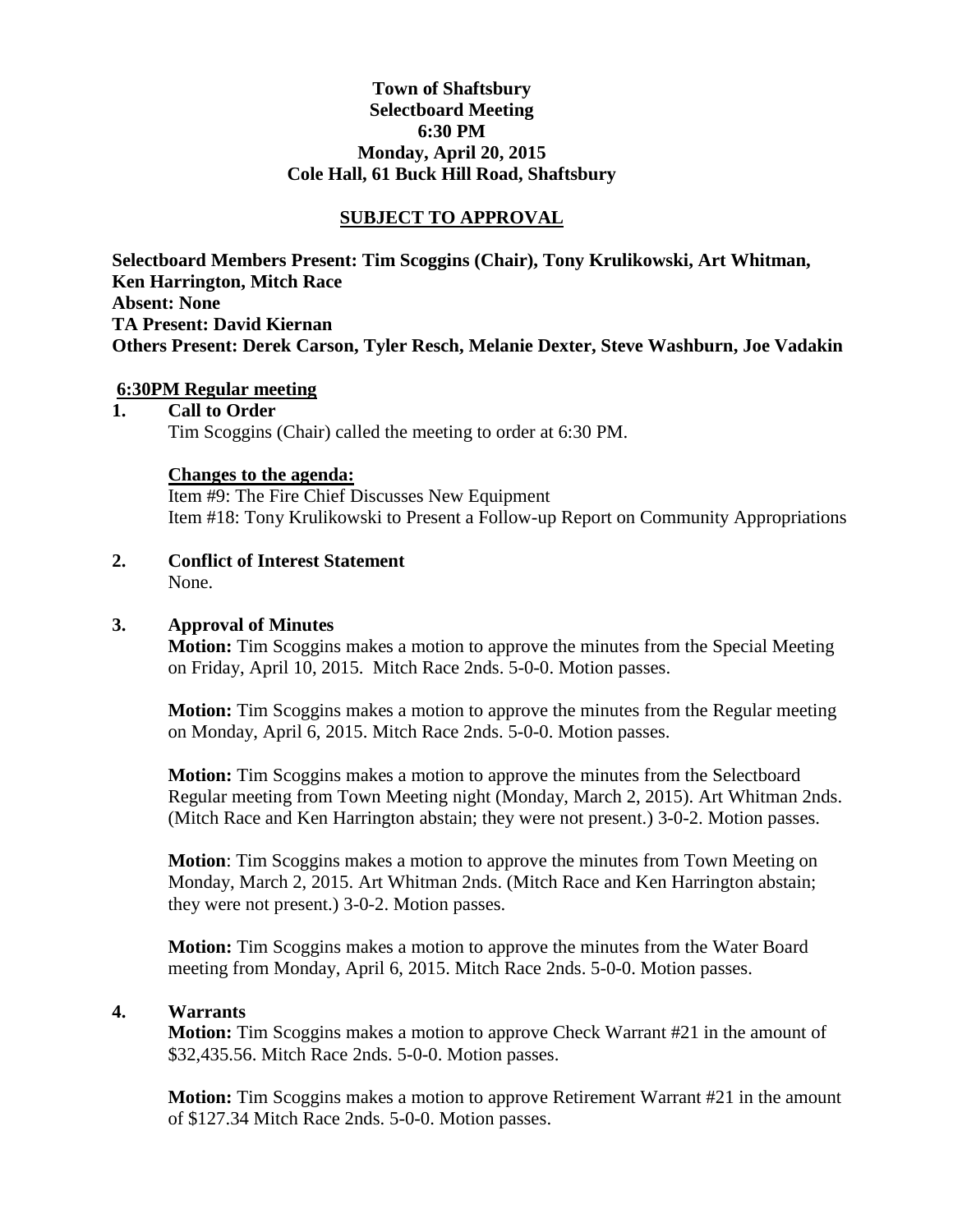**Motion:** Tim Scoggins makes a motion to approve Payroll Warrant \$18,773.15. Mitch Race 2nds. (Ken Harrington stepped out.) 4-0-0. Motion passes,

# **5. Announcements**

The Shaftsbury Historical Society will celebrate Ordinary Heroes Day on Saturday, May  $30<sup>th</sup>$ .

Green-Up Day will be Saturday, May  $2^{nd}$ . Karen Mellinger will not be coordinating the event this year. Bags will be available at Whitman's Feed Store, Paulin's, Clearbrook Farm, The Town Office, and The Shaftsbury Landfill. Flyers will posted listing locations of drop-off and pick-up. Information will be available on the website for interested volunteers.

# **6. Public Comments**

Tyler Resch stepped forward to address the Board. Mr. Resch asked the Board to explain the Road Foreman situation and the Cold Spring situation.

# **Road Foreman Position Status**

Tim Scoggins explained that Terry Stacy is no longer employed as Road Foreman. In accordance with a severance agreement, the neither Select Board nor Stacy will comment. In the meantime, Steve Washburn, the Assistant Road Foreman, will act as interim Road Foreman and operations will continue as normal.

# **Cold Spring Historic Marker Status**

The Board is due to sign an agreement with Angus McCullough, the artist commissioned for this project. Tim Scoggins is working to secure some grants to pay for other portions of the project. Scoggins told Mr. Resch that if he would like to help with design, his input is welcome. Mr. Resch agreed.

# **7. Treasurer's Report- Melanie Dexter**

Melanie Dexter approached the Board to give the Treasurer's Report. The projection for year-end is that Town will be slightly ahead of budget.

Tim Scoggins stated that the tax rate is scheduled to be set in August.

#### **8. Road Foreman Report**

Steve Washburn approached the Board to give the Road Foreman's Report. Washburn discussed "frost spots" as a current issue. The worst areas are Daniels Road, Tinkham Road, and the area in front of the Fire Department (Buck Hill Road).

David Kiernan stated that there have been calls that Paran Road needs work. Art Whitman stated that Mattison Road near the intersection of Horton Hill Road needs work.

Mr. Resch asked if the application of coarse gravel on the roads, such as on Mattison Road and Cold Spring Road, which makes it difficult to drive through will be done in the future. Washburn explained that top coat gravel will be added when it is graded.

Tim Scoggins asked Steve Washburn to submit a list of road projects for the summer.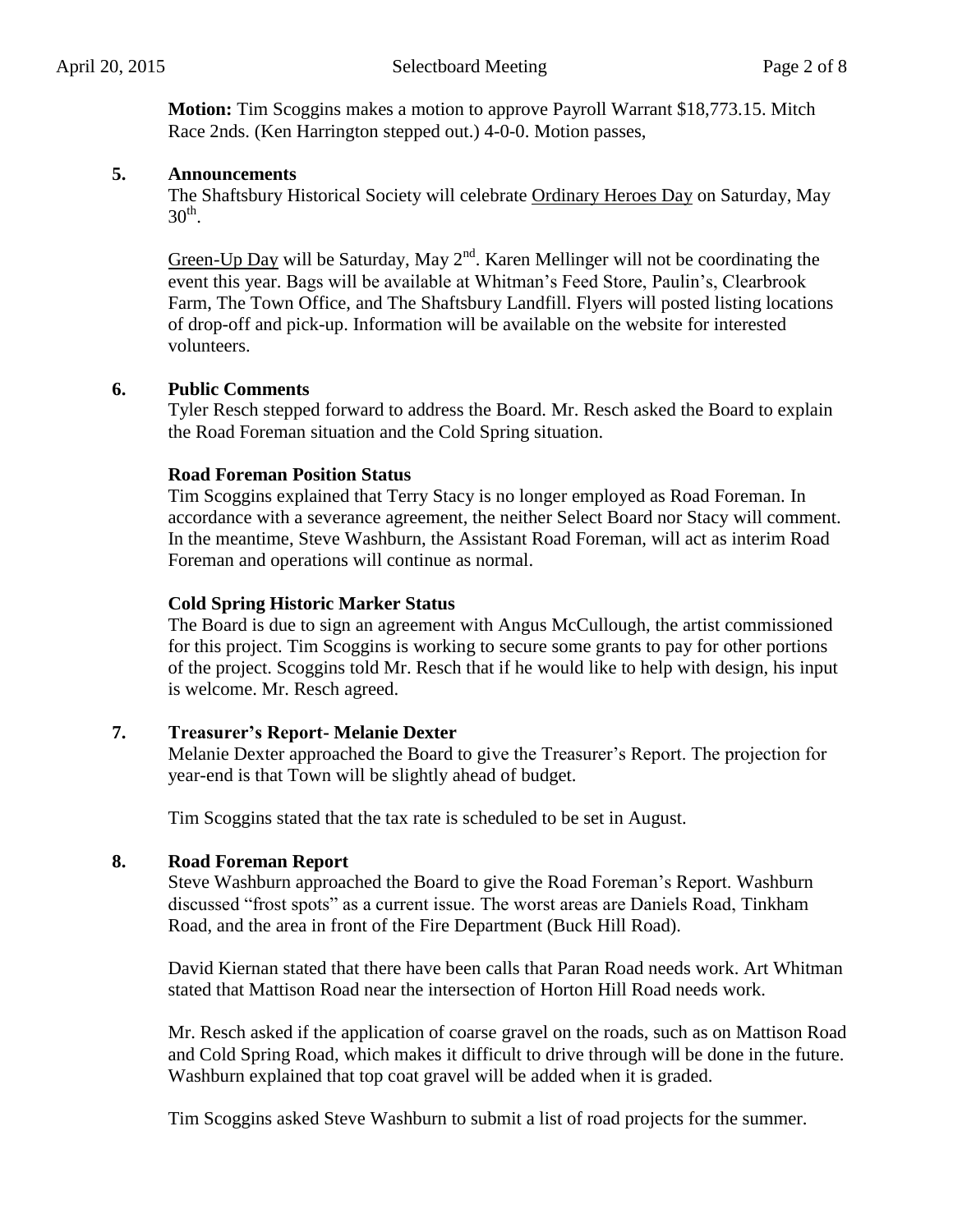Tim Scoggins asked if there are roads in the Hollow that were built without a base. Ken Harrington stated that East Road was built without a base and that road fabric has only existed for about 20 years. Art Whitman stated that he believes Horton Hill was built without a base.

David Kiernan stated that increasing the maintenance on the roads will keep the roads from getting worse. At some point, the capital expenditures will have be increased to catch up on the gravel roads and the paved roads.

# **9. Fire Chief Discusses Equipment**

Fire Chief Joe Vadakin approached the Board to discuss the purchase of equipment for the Volunteers. Vadakin presented several proposals for the Chief and Assistant Chief.

Three new pagers are needed. All the Volunteers have pagers.

Scoggins explained that pagers operate off a satellite signal, not a cellular tower, and are, therefore, more reliable.

Two floating strainer is needed to get water from a pond or body of water. The budget will cover these items.

Replacement gear is needed for three firefighters actively fighting fires and a fire coat. FEMA gave a grant about 10 years ago and now that the equipment needs to be replaced.

An extraction pump is needed for the Jaws of Life. This will be paid through funds from both this fiscal year and the next fiscal year.

Scoggins explained that since these items are in the \$3,000–\$10,000 range, quotes are required. Since they are under \$10,000, closed bids or solicitations are not needed. And, typically motions are passed for all large expenditures,

**Motion:** Art Whitman makes a motion to take the Fire Chief's advice and spend \$1,706.58 on pagers, \$1,496.00 for two float dock strainers, \$5,999.97 for turnout gear, \$9,800.00 for an extrication pump. Ken Harrington 2nds. 5-0-0. Motion passes.

# **10. Work Agreement for Cold Spring Historic Site with Artist**

Tim Scoggins read the proposed work agreement engages artist Argus McCullough with the Town for art design and fabrication for the Cold Spring Historic Site project.

The Vermont Art Council gave a \$15,000 grant for art design and fabrication, which is to be distributed as follows: \$4,800 in art design fees, \$10,200 for fabrication and installation fees.

Expected total for first phase of work is 50–60 hours at \$35 an hour (\$1,750–\$2,100). McCullough would like \$1,900 to begin work.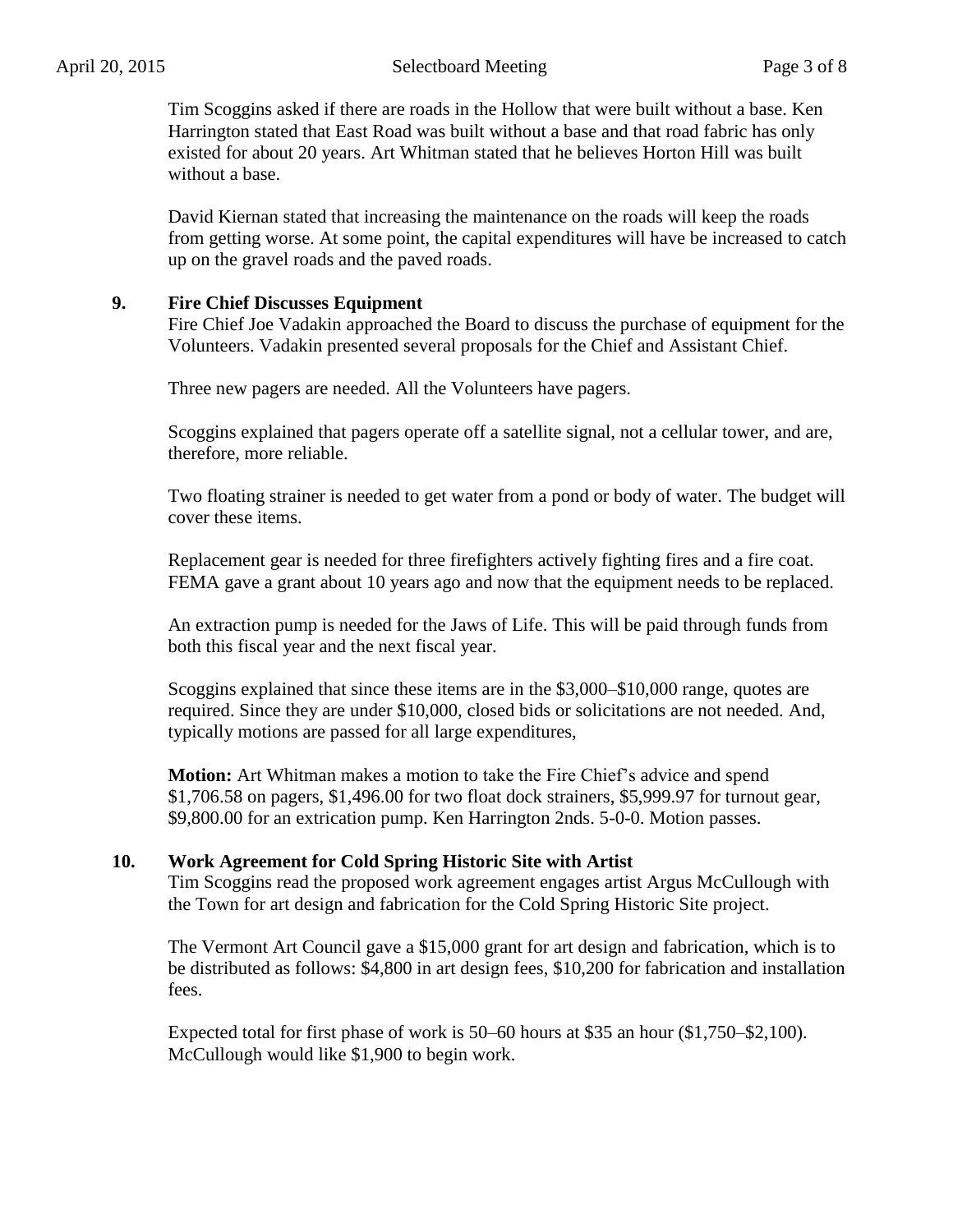**Motion:** Tim Scoggins moves to approve the work agreement. Mitch Race 2nds for purposes of discussion.

**Discussion:** Mitch Race asked where this money is. David Kiernan explained that it is in a separate spending account.

Art Whitman stated that the legal ramifications on water rights and the physical property need to be explored first. Permissions from those holding water rights should be retained before starting the project.

Tim Scoggins stated that spending this money will show what project will be. Mitch Race expressed concern future maintenance costs would may cause this project to be a line item in the budget.

Tony Krulikowski stated that he agrees with Art Whitman: Water rights should be researched before moving forward.

2-3-0. Motion fails.

Tony Krulikowski stated that a legal opinion should be sought before further work on the project.

**11. Property Purchase 492 North Road – Sign Bank Note with Attorney Corrections** David Kiernan presented the bank note from People's United Bank with the terms

remaining the same as discussed at the last Selectboard Regular meeting.

Kiernan noted that there are attorney changes in the Resolution that do not affect the terms.

Kiernan presented the Capital Improvement Note Resolution and the Certificate of Registration to be signed by the Treasurer.

#### (Ken Harrington steps away.)

**Motion:** Tim Scoggins moves that the Selectboard approve the Capital Improvement Note to purchase the North Road property. Tony Krulikowski 2nds. 4-0-0. Motion passes.

**Motion:** Tim Scoggins moves that the Selectboard approve the Capital Improvement Borrowing Resolution to purchase the North Road property. Mitch Race 2nds. 4-0-0. Motion passes.

**Motion:** Tim Scoggins moves that the Selectboard approve the Non-Arbitrage Agreement to purchase the North Road property. Tony Krulikowski 2nds. 4-0-0. Motion passes.

# **12. Howard Park Bids proposals**

David Kiernan circulated bid proposals for the tennis courts and roof repairs. Kiernan asked to add repairs to the fascia boards and other minor carpentry.

(Ken Harrington returns.)

**Motion:** Tim Scoggins moves to approve the invitation to bid proposals for roofing for Howard Park as amended. Mitch Race 2nds. 5-0-0. Motion passes.

**Motion:** Mitch Race makes a motion to accept the request for bids for the resurfacing of the tennis courts at Howard Park. Tim Scoggins 2nds. 5-0-0. Motion passes.

The Norshaft Lions may be willing to help with repairs to the park.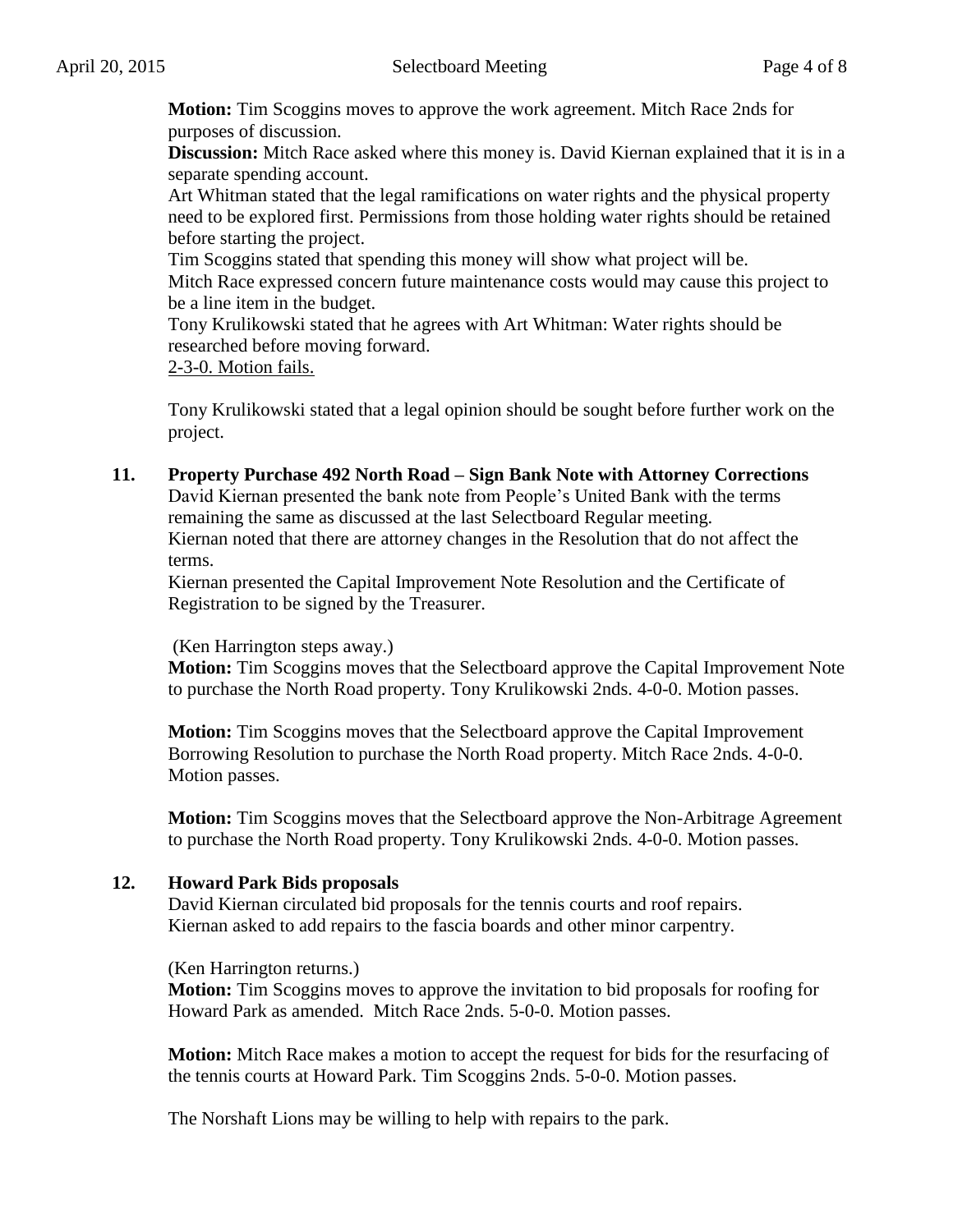The water fountain option may be changed since the cost is about \$2,000.

# **13. Green-Up Day**

This item was covered earlier under Announcements

# **14. Requesting Applicants for Animal Control Officer Appointment**

David Kiernan will advertise for an animal control officer and for a kennel where the animal can be placed.

Town is currently spending \$500/month for a stipend and would like to eliminate that expense.

Selectboard agreed to allow David Kiernan to request applicants for Animal Control Officer.

# **15. Town Administrator's Report**

# **a. Annual Financial Plan for Town Highways**

David Kiernan asked the Selectboard to re-sign the Annual Town Financial Plan for Town Highways. The budget is \$700, 032. The original contained the Class 3 Road Grant and Culvert Funding, which are now removed and show the actual maintenance.

**Motion**: Tim Scoggins moves to approve the Annual Financial Plan for Town Highways for submission to the State. Mitch Race 2nds. 5-0-0. Motion passes.

# **b. Burning Ordinance**

There have been complaints lately of residents burning trash in the Village. Shaftsbury has a burning ordinance. Residents can get a permit to burn.

There should be no burning in the Village and you must contact the Fire Warden to get permit prior to starting a fire.

Residents should report an active fire to the Fire Department.

# **c. Fireworks Display**

There will be a fireworks display for a private wedding in June. Permits from the State are in place.

# **d. Local Emergency Operations Plan (LEOP)**

Tim Scoggins is to sign this document after completing the ICS-100 course online at the FEMA website.

**Motion:** Mitch Race makes a motion for Tim Scoggins to sign the Local Emergency Operations Plan pending his completion of the ICS-100 training. Tim Scoggins 2nds. 5-0- 0. Motion passes.

# **e. Liquor License Request**

There is a request for a liquor license for an event on June 4 at the Bennington College President's home. Approximately 45 guests will attend.

**Motion:** Mitch Race makes a motion to request a liquor license for a catered event at the Bennington College President's home. Tim Scoggins 2nds. 5-0-0. Motion passes.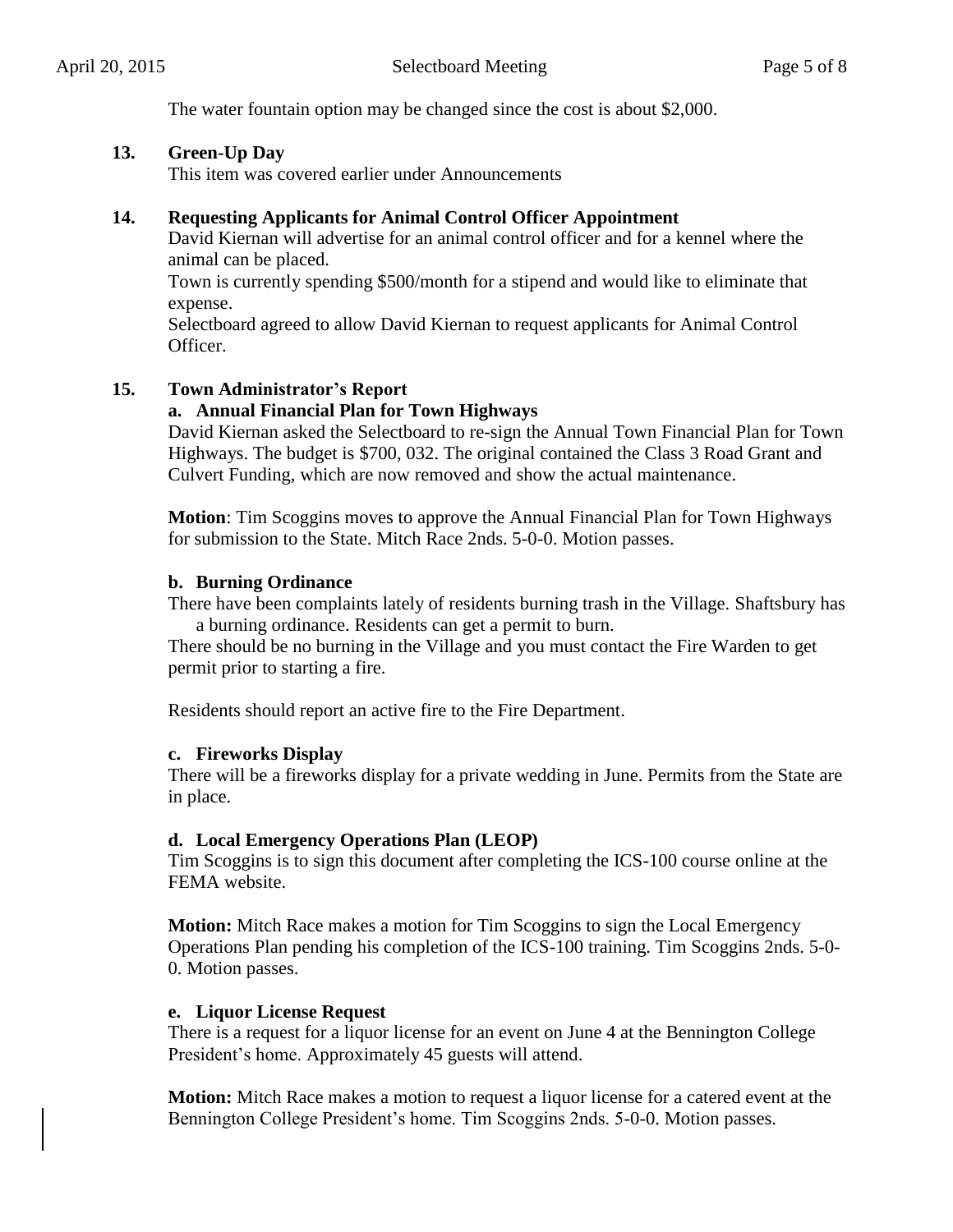$\overline{\phantom{a}}$